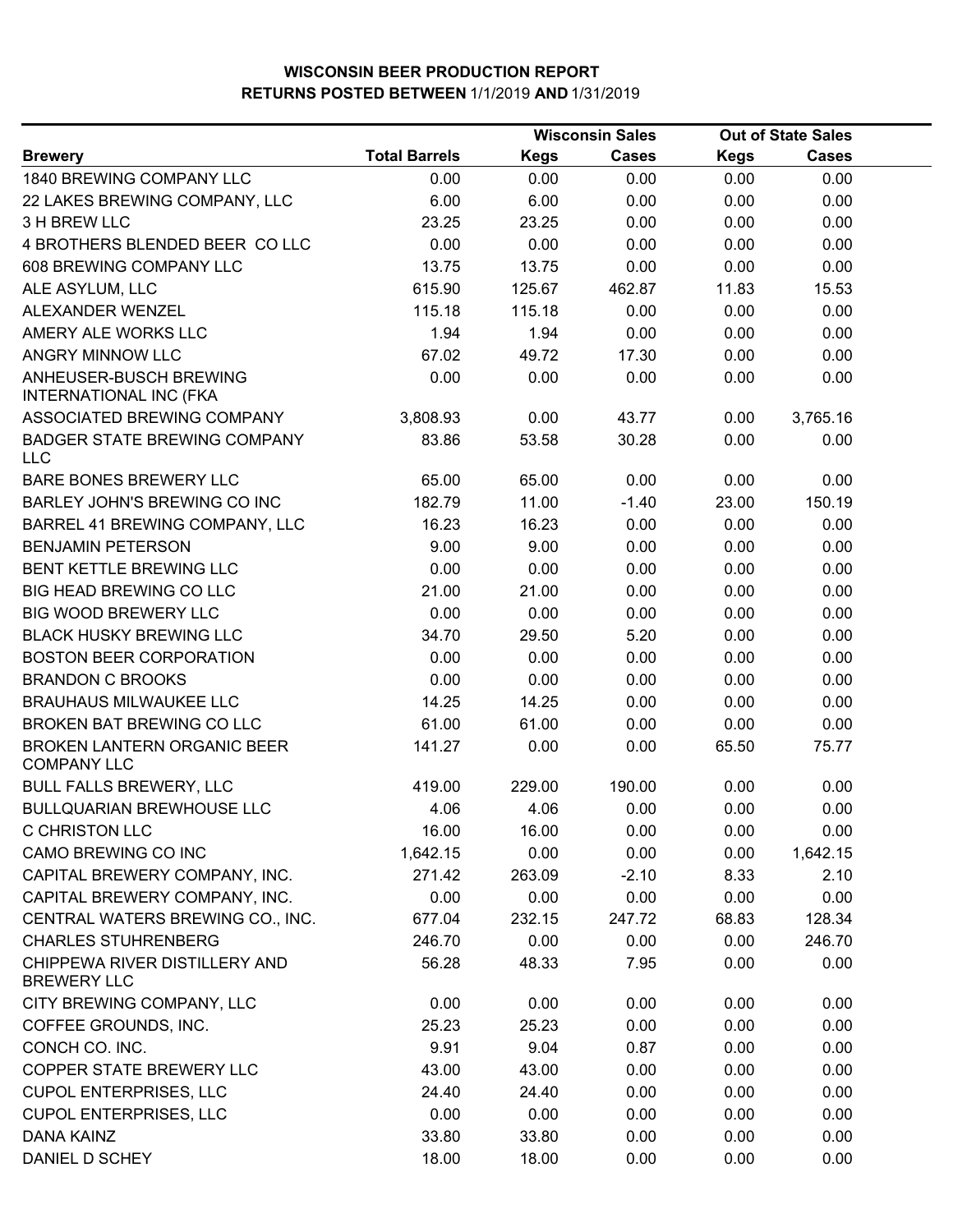|                                                      |                      |             | <b>Wisconsin Sales</b> |             | <b>Out of State Sales</b> |  |
|------------------------------------------------------|----------------------|-------------|------------------------|-------------|---------------------------|--|
| <b>Brewery</b>                                       | <b>Total Barrels</b> | <b>Kegs</b> | <b>Cases</b>           | <b>Kegs</b> | <b>Cases</b>              |  |
| DANIEL M STOLT                                       | 13.84                | 9.94        | 3.90                   | 0.00        | 0.00                      |  |
| DAS VENTURES INC.                                    | 11.00                | 11.00       | 0.00                   | 0.00        | 0.00                      |  |
| DAVID A ANDERSON                                     | 1.00                 | 1.00        | 0.00                   | 0.00        | 0.00                      |  |
| DAVID A KNUTH                                        | 23.00                | 23.00       | 0.00                   | 0.00        | 0.00                      |  |
| DELAFIELD BREWHAUS LLC                               | 89.20                | 89.20       | 0.00                   | 0.00        | 0.00                      |  |
| <b>DENNIS E ERB</b>                                  | 3.00                 | 3.00        | 0.00                   | 0.00        | 0.00                      |  |
| DIAGEO AMERICAS SUPPLY INC                           | 22,350.45            | 0.00        | 0.00                   | 0.00        | 22,350.45                 |  |
| DISTRICT 14 CRAFT BREWING LLC                        | 0.00                 | 0.00        | 0.00                   | 0.00        | 0.00                      |  |
| DJ FEDDERLY MANAGEMENT<br><b>CONSULTANT LLC</b>      | 0.00                 | 0.00        | 0.00                   | 0.00        | 0.00                      |  |
| DOOR COUNTY BREWING CO LLC                           | 69.00                | 69.00       | 0.00                   | 0.00        | 0.00                      |  |
| DRIFTLESS BREWING COMPANY LLC                        | 0.00                 | 0.00        | 0.00                   | 0.00        | 0.00                      |  |
| DUBS BREW, LLC                                       | 8.00                 | 8.00        | 0.00                   | 0.00        | 0.00                      |  |
| EAGLE TRACE BREWING COMPANY<br><b>LLC</b>            | 84.25                | 69.78       | 14.47                  | 0.00        | 0.00                      |  |
| <b>EAST TROY BREWERY CO</b>                          | 50.50                | 50.50       | 0.00                   | 0.00        | 0.00                      |  |
| <b>EGR LLC</b>                                       | 0.00                 | 0.00        | 0.00                   | 0.00        | 0.00                      |  |
| ENLIGHTENED BREWING COMPANY<br>LLC.                  | 15.00                | 15.00       | 0.00                   | 0.00        | 0.00                      |  |
| <b>ESSER DISTRIBUTING CO INC</b>                     | 0.00                 | 0.00        | 0.00                   | 0.00        | 0.00                      |  |
| EVANS BREWING COMPANY INC                            | 0.00                 | 0.00        | 0.00                   | 0.00        | 0.00                      |  |
| FERMENTORIUM BEVERAGE<br><b>COMPANY LLC</b>          | 81.62                | 41.31       | 40.31                  | 0.00        | 0.00                      |  |
| FFATS BREWING COMPANY, LLC                           | 5.00                 | 5.00        | 0.00                   | 0.00        | 0.00                      |  |
| FIFTH WARD BREWING COMPANY LLC                       | 49.50                | 49.50       | 0.00                   | 0.00        | 0.00                      |  |
| FIVE STAR BREWING CO INC.                            | 1,895.09             | 0.00        | 0.00                   | 0.00        | 1,895.09                  |  |
| FLIX ENTERTAINMENT LLC                               | 35.60                | 35.60       | 0.00                   | 0.00        | 0.00                      |  |
| FOX RIVER BREWING COMPANY II, LLC                    | 118.10               | 118.10      | 0.00                   | 0.00        | 0.00                      |  |
| FOX RIVER BREWING COMPANY, LLC                       | 91.45                | 91.45       | 0.00                   | 0.00        | 0.00                      |  |
| <b>FRESAR INC</b>                                    | 0.48                 | 0.48        | 0.00                   | 0.00        | 0.00                      |  |
| <b>FULTON LLC</b>                                    | 40.29                | 13.00       | 27.29                  | 0.00        | 0.00                      |  |
| <b>GATHERING PLACE BREWING</b><br><b>COMPANY LLC</b> | 12.13                | 10.83       | 1.30                   | 0.00        | 0.00                      |  |
| GD3, LLC                                             | 138.20               | 138.20      | 0.00                   | 0.00        | 0.00                      |  |
| GD4, LLC                                             | 76.00                | 76.00       | 0.00                   | 0.00        | 0.00                      |  |
| <b>GEORGE BREGAR</b>                                 | 30.43                | 30.43       | 0.00                   | 0.00        | 0.00                      |  |
| GJS SALES, INC.                                      | 0.00                 | 0.00        | 0.00                   | 0.00        | 0.00                      |  |
| <b>GOOD CITY BREWING LLC</b>                         | 218.74               | 79.66       | 139.08                 | 0.00        | 0.00                      |  |
| <b>GOOD CITY BREWING LLC</b>                         | 0.00                 | 0.00        | 0.00                   | 0.00        | 0.00                      |  |
| <b>GRANT PAULY</b>                                   | 538.15               | 189.49      | 314.63                 | 24.16       | 9.87                      |  |
| <b>GRAY BREWING CO.</b>                              | 48.99                | 11.83       | 16.81                  | 9.17        | 11.18                     |  |
| <b>GREEN BAY BREWING COMPANY</b>                     | 343.86               | 147.39      | 196.47                 | 0.00        | 0.00                      |  |
| <b>GREENVIEW BREWING LLC</b>                         | 45.78                | 23.40       | 22.38                  | 0.00        | 0.00                      |  |
| GULL DAM BREWING, INC.                               | 0.00                 | 0.00        | 0.00                   | 0.00        | 0.00                      |  |
| <b>GUY R LILJA</b>                                   | 0.00                 | 0.00        | 0.00                   | 0.00        | 0.00                      |  |
| HACIENDA BREWING CO., LLC                            | 36.00                | 36.00       | 0.00                   | 0.00        | 0.00                      |  |
| HIGHHOLDER BREWING COMPANY,                          | 1.00                 | 1.00        | 0.00                   | 0.00        | 0.00                      |  |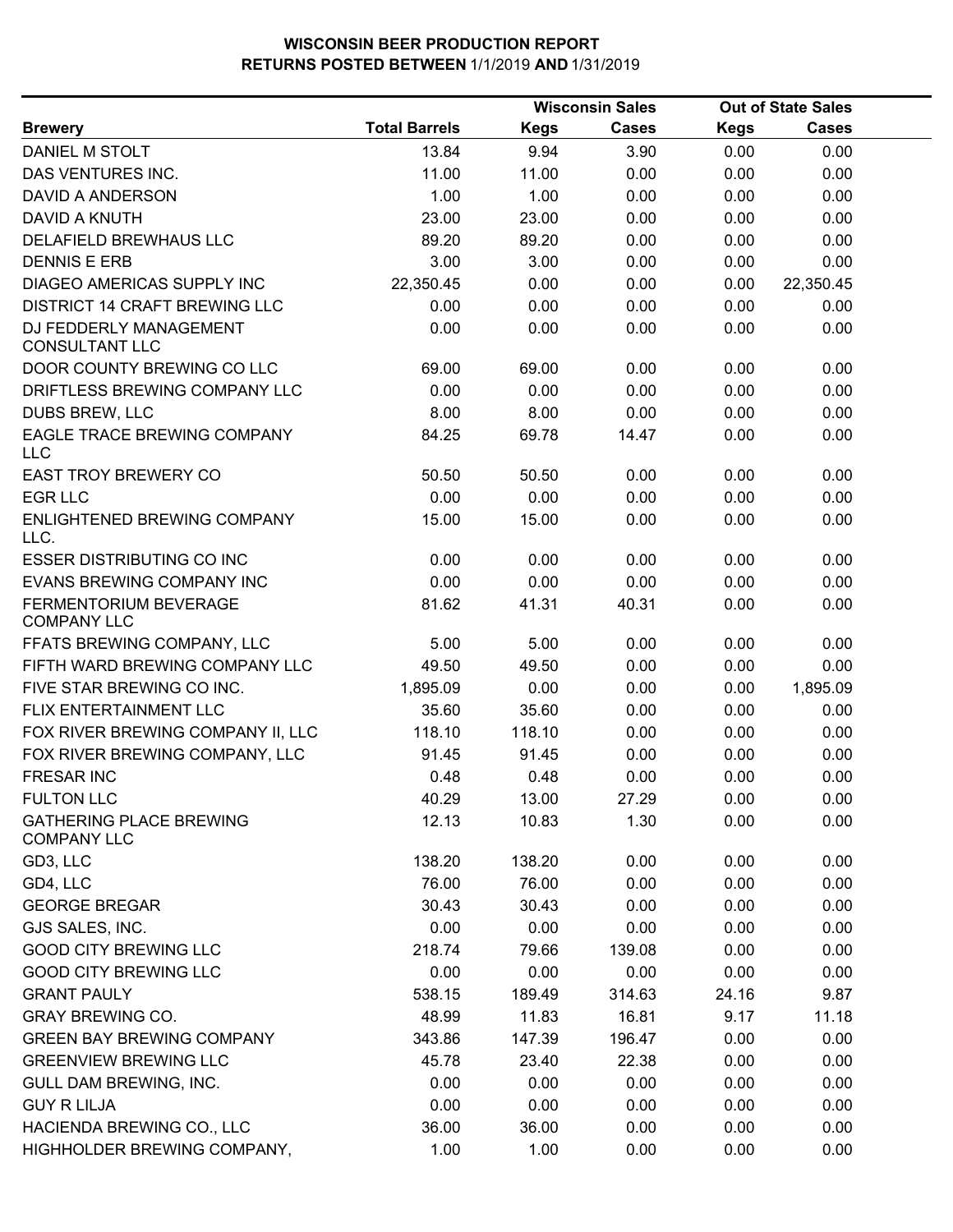| <b>Brewery</b>                              |                      | <b>Wisconsin Sales</b> |              | <b>Out of State Sales</b> |              |  |
|---------------------------------------------|----------------------|------------------------|--------------|---------------------------|--------------|--|
|                                             | <b>Total Barrels</b> | <b>Kegs</b>            | <b>Cases</b> | <b>Kegs</b>               | <b>Cases</b> |  |
| <b>LLC</b>                                  |                      |                        |              |                           |              |  |
| HILLSBORO BREWING COMPANY LLC               | 61.93                | 35.00                  | 26.93        | 0.00                      | 0.00         |  |
| HOOPS OF DANE COUNTY, INC.                  | 0.00                 | 0.00                   | 0.00         | 0.00                      | 0.00         |  |
| HOOPS OF DANE COUNTY, INC.                  | 0.00                 | 0.00                   | 0.00         | 0.00                      | 0.00         |  |
| HOOPS OF DANE COUNTY, INC.                  | 2.00                 | 2.00                   | 0.00         | 0.00                      | 0.00         |  |
| HOP & BARREL BREWING COMPANY,<br><b>LLC</b> | 77.21                | 47.67                  | 29.54        | 0.00                      | 0.00         |  |
| HOP HAUS BREWING COMPANY LLC                | 10.00                | 10.00                  | 0.00         | 0.00                      | 0.00         |  |
| HOP HAUS BREWING COMPANY LLC                | 98.00                | 98.00                  | 0.00         | 0.00                      | 0.00         |  |
| HORNELL BREWING CO INC                      | 8,395.16             | 0.00                   | 0.00         | 0.00                      | 8,395.16     |  |
| <b>INVENTORS BREWPUB LLC</b>                | 8.95                 | 8.95                   | 0.00         | 0.00                      | 0.00         |  |
| <b>ISAAC SHOWAKI</b>                        | 893.65               | 204.33                 | 689.32       | 0.00                      | 0.00         |  |
| <b>JEAN M LANE</b>                          | 16.77                | 16.77                  | 0.00         | 0.00                      | 0.00         |  |
| <b>JEREMY BEACH</b>                         | 0.00                 | 0.00                   | 0.00         | 0.00                      | 0.00         |  |
| <b>JOHN JAGEMANN</b>                        | 16.00                | 0.00                   | 16.00        | 0.00                      | 0.00         |  |
| <b>JONATHAN CHRISTIANSEN</b>                | 14.50                | 12.50                  | 2.00         | 0.00                      | 0.00         |  |
| <b>KARBEN4 BREWING LLC</b>                  | 686.65               | 225.55                 | 461.10       | 0.00                      | 0.00         |  |
| KATCHEVER & CO LLC                          | 259.51               | 107.13                 | 152.38       | 0.00                      | 0.00         |  |
| KELLERMEISTER BEVERAGES, LLC                | 20.70                | 20.70                  | 0.00         | 0.00                      | 0.00         |  |
| KOWALSKE BREWING LLC                        | 15.00                | 15.00                  | 0.00         | 0.00                      | 0.00         |  |
| KRIER FOODS, INC.                           | 0.00                 | 0.00                   | 0.00         | 0.00                      | 0.00         |  |
| <b>KUL BREWING LLC</b>                      | 624.42               | 2.00                   | 622.42       | 0.00                      | 0.00         |  |
| LA CROSSE DISTILLING COMPANY,<br><b>LLC</b> | 0.00                 | 0.00                   | 0.00         | 0.00                      | 0.00         |  |
| LACROSSE BREWING LLC                        | 687.69               | 0.00                   | 215.05       | 0.00                      | 472.64       |  |
| LAKEFRONT BREWERY, INC.                     | 137.61               | 0.00                   | 137.61       | 0.00                      | 0.00         |  |
| LAKEFRONT BREWERY, INC.                     | 1,970.01             | 788.13                 | 1,013.24     | 20.58                     | 148.06       |  |
| LAKEWALK BREWERY AND CAFE<br><b>COMPANY</b> | 27.00                | 27.00                  | 0.00         | 0.00                      | 0.00         |  |
| LAZY MONK BREWING LLC                       | 58.42                | 33.02                  | 25.40        | 0.00                      | 0.00         |  |
| <b>LEVI FUNK</b>                            | 53.88                | 14.36                  | 39.52        | 0.00                      | 0.00         |  |
| LHM BREW PUB, LLC                           | 14.24                | 14.24                  | 0.00         | 0.00                      | 0.00         |  |
| <b>LOST ISLAND WINE LLC</b>                 | 8.71                 | 8.71                   | 0.00         | 0.00                      | 0.00         |  |
| LUCETTE BREWING COMPANY LLC                 | 193.21               | 133.50                 | 59.71        | 0.00                      | 0.00         |  |
| LUCKYS 1313 BREW PUB INVESTOR<br><b>LLC</b> | 0.00                 | 0.00                   | 0.00         | 0.00                      | 0.00         |  |
| LUCKYS 1313 BREW PUB INVESTOR<br><b>LLC</b> | 0.00                 | 0.00                   | 0.00         | 0.00                      | 0.00         |  |
| LUCKYS 1313 BREW PUB INVESTOR<br><b>LLC</b> | 0.00                 | 0.00                   | 0.00         | 0.00                      | 0.00         |  |
| MAG ENTERTAINMENT LLC                       | 0.00                 | 0.00                   | 0.00         | 0.00                      | 0.00         |  |
| MARK ANTHONY BREWING INC                    | 61,853.36            | 0.00                   | $-1,302.65$  | 0.00                      | 63,156.01    |  |
| <b>MARK L BALLERING</b>                     | 0.00                 | 0.00                   | 0.00         | 0.00                      | 0.00         |  |
| MATTHEW J GEARY                             | 23.05                | 13.45                  | 9.60         | 0.00                      | 0.00         |  |
| MATTHEW R SCHMIDT                           | 63.50                | 63.50                  | 0.00         | 0.00                      | 0.00         |  |
| MCFLESHMAN'S BREWING CO., LLC.              | 2.26                 | 2.26                   | 0.00         | 0.00                      | 0.00         |  |
| MCZ'S BREWING, LLC                          | 1.90                 | 1.90                   | 0.00         | 0.00                      | 0.00         |  |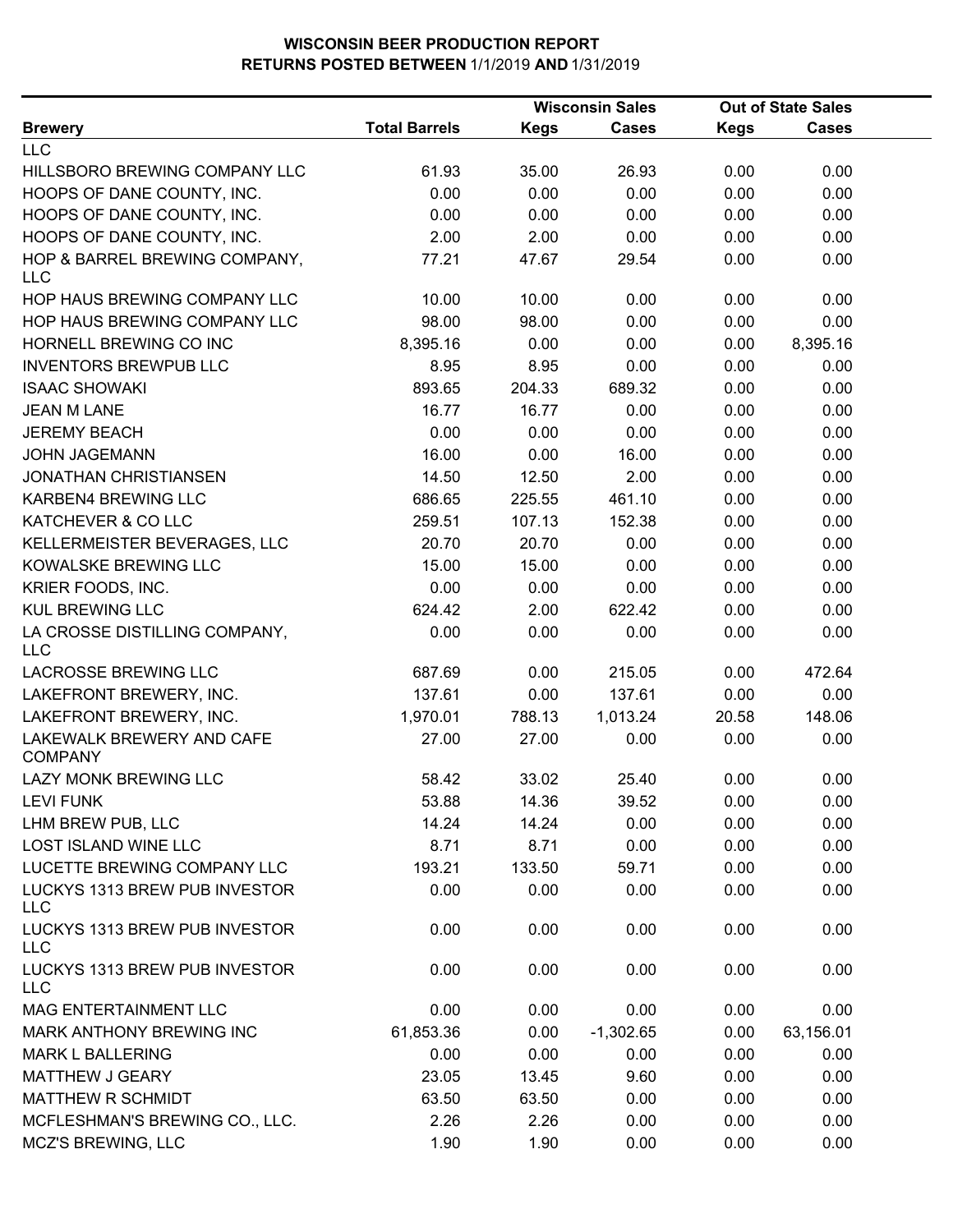|                                                 |                      | <b>Wisconsin Sales</b> |              |             | <b>Out of State Sales</b> |  |  |
|-------------------------------------------------|----------------------|------------------------|--------------|-------------|---------------------------|--|--|
| <b>Brewery</b>                                  | <b>Total Barrels</b> | <b>Kegs</b>            | <b>Cases</b> | <b>Kegs</b> | <b>Cases</b>              |  |  |
| MELMS BREWING COMPANY INC                       | 1.20                 | 1.20                   | 0.00         | 0.00        | 0.00                      |  |  |
| MICHAEL CHRISTENSON                             | 0.00                 | 0.00                   | 0.00         | 0.00        | 0.00                      |  |  |
| <b>MICHAEL K BRENNER</b>                        | 0.44                 | 0.00                   | 0.44         | 0.00        | 0.00                      |  |  |
| MICHAEL W ZUPKE                                 | 0.00                 | 0.00                   | 0.00         | 0.00        | 0.00                      |  |  |
| MILLERCOORS LLC                                 | 1,937.76             | 0.00                   | 1,638.73     | 0.00        | 299.03                    |  |  |
| MILLERCOORS LLC                                 | 12,136.90            | 1,105.26               | 7,860.63     | 226.08      | 2,944.93                  |  |  |
| MILLERCOORS LLC                                 | 1,001,327.17         | 21,561.85              | 215,104.83   | 95,723.03   | 668,937.46                |  |  |
| MILLERCOORS LLC                                 | 6,029.56             | 1,485.67               | 3,897.33     | 102.00      | 544.56                    |  |  |
| MILLERCOORS USA LLC                             | 0.00                 | 0.00                   | 0.00         | 0.00        | 0.00                      |  |  |
| MILWAUKEE BREWING COMPANY                       | 54.60                | 54.60                  | 0.00         | 0.00        | 0.00                      |  |  |
| MILWAUKEE BREWING COMPANY                       | 618.53               | 255.50                 | 321.48       | 4.00        | 37.55                     |  |  |
| MINOCQUA BREWING CO INC                         | 23.00                | 23.00                  | 0.00         | 0.00        | 0.00                      |  |  |
| MISSION BREWERY INC                             | 0.00                 | 0.00                   | 0.00         | 0.00        | 0.00                      |  |  |
| MOBCRAFT BEER INC                               | 157.33               | 85.35                  | 54.05        | 5.25        | 12.68                     |  |  |
| <b>MODICUM BREWING LLC</b>                      | 23.31                | 20.00                  | 3.31         | 0.00        | 0.00                      |  |  |
| MOOSEJAW PIZZA & BREWING CO LLC                 | 124.20               | 118.11                 | 6.09         | 0.00        | 0.00                      |  |  |
| MOUNTAIN CREST SRL LLC                          | 3,914.77             | 9.00                   | 506.32       | 30.00       | 3,369.45                  |  |  |
| NATHAN R WARNKE                                 | 9.05                 | 9.05                   | 0.00         | 0.00        | 0.00                      |  |  |
| <b>NEW BARONS BREWING</b><br><b>COOPERATIVE</b> | 2.00                 | 2.00                   | 0.00         | 0.00        | 0.00                      |  |  |
| NEW GLARUS BREWING COMPANY                      | 12,217.17            | 4,200.75               | 8,016.42     | 0.00        | 0.00                      |  |  |
| NEW GLARUS BREWING COMPANY                      | 729.15               | 55.00                  | 674.15       | 0.00        | 0.00                      |  |  |
| NEW MERIDIAN BEER, LLC                          | 38.30                | 38.30                  | 0.00         | 0.00        | 0.00                      |  |  |
| NEXT DOOR BREWING LLC                           | 37.35                | 6.00                   | 31.35        | 0.00        | 0.00                      |  |  |
| NEXT DOOR BREWING LLC                           | 9.33                 | 9.33                   | 0.00         | 0.00        | 0.00                      |  |  |
| NICHOLAS CALAWAY                                | 50.63                | 50.63                  | 0.00         | 0.00        | 0.00                      |  |  |
| NOBLE ROOTS BREWING COMPANY,<br><b>LLC</b>      | 24.26                | 24.26                  | 0.00         | 0.00        | 0.00                      |  |  |
| OFF-KILTER BREWING INC                          | 0.00                 | 0.00                   | 0.00         | 0.00        | 0.00                      |  |  |
| <b>OLIPHANT BREWING LLC</b>                     | 28.80                | 16.83                  | 0.00         | 11.97       | 0.00                      |  |  |
| O'SO BREWING COMPANY                            | 658.09               | 17.00                  | 208.21       | 0.00        | 432.88                    |  |  |
| PABST BREWING COMPANY LLC                       | 0.00                 | 0.00                   | 0.00         | 0.00        | 0.00                      |  |  |
| PABST BREWING COMPANY LLC                       | 0.00                 | 0.00                   | 0.00         | 0.00        | 0.00                      |  |  |
| PARCHED EAGLE BREWPUB LLC                       | 7.00                 | 7.00                   | 0.00         | 0.00        | 0.00                      |  |  |
| PATRICK MC INTOSH                               | 18.50                | 8.50                   | 10.00        | 0.00        | 0.00                      |  |  |
| PETER H GENTRY                                  | 101.00               | 101.00                 | 0.00         | 0.00        | 0.00                      |  |  |
| PETER H GENTRY                                  | 6.00                 | 6.00                   | 0.00         | 0.00        | 0.00                      |  |  |
| PETER PETERSON                                  | 4.00                 | 4.00                   | 0.00         | 0.00        | 0.00                      |  |  |
| PETSKULL BREWING COMPANY LLC                    | 18.00                | 18.00                  | 0.00         | 0.00        | 0.00                      |  |  |
| PHUSION PROJECTS LLC                            | 28,038.59            | 0.00                   | 484.40       | 0.00        | 27,554.19                 |  |  |
| PIGEON RIVER BREWING LLC                        | 65.57                | 21.00                  | 44.57        | 0.00        | 0.00                      |  |  |
| PITCHFORK BREWING LLC                           | 20.75                | 20.75                  | 0.00         | 0.00        | 0.00                      |  |  |
| PLYMOUTH BREWING COMPANY LLC                    | 28.87                | 28.87                  | 0.00         | 0.00        | 0.00                      |  |  |
| PORT HURON BREWING COMPANY,<br><b>LLC</b>       | 0.00                 | 0.00                   | 0.00         | 0.00        | 0.00                      |  |  |
| POTOSI BREWING COMPANY                          | 1,744.30             | 354.90                 | 776.80       | 294.50      | 318.10                    |  |  |
| POTOSI BREWING COMPANY                          | 27.00                | 27.00                  | 0.00         | 0.00        | 0.00                      |  |  |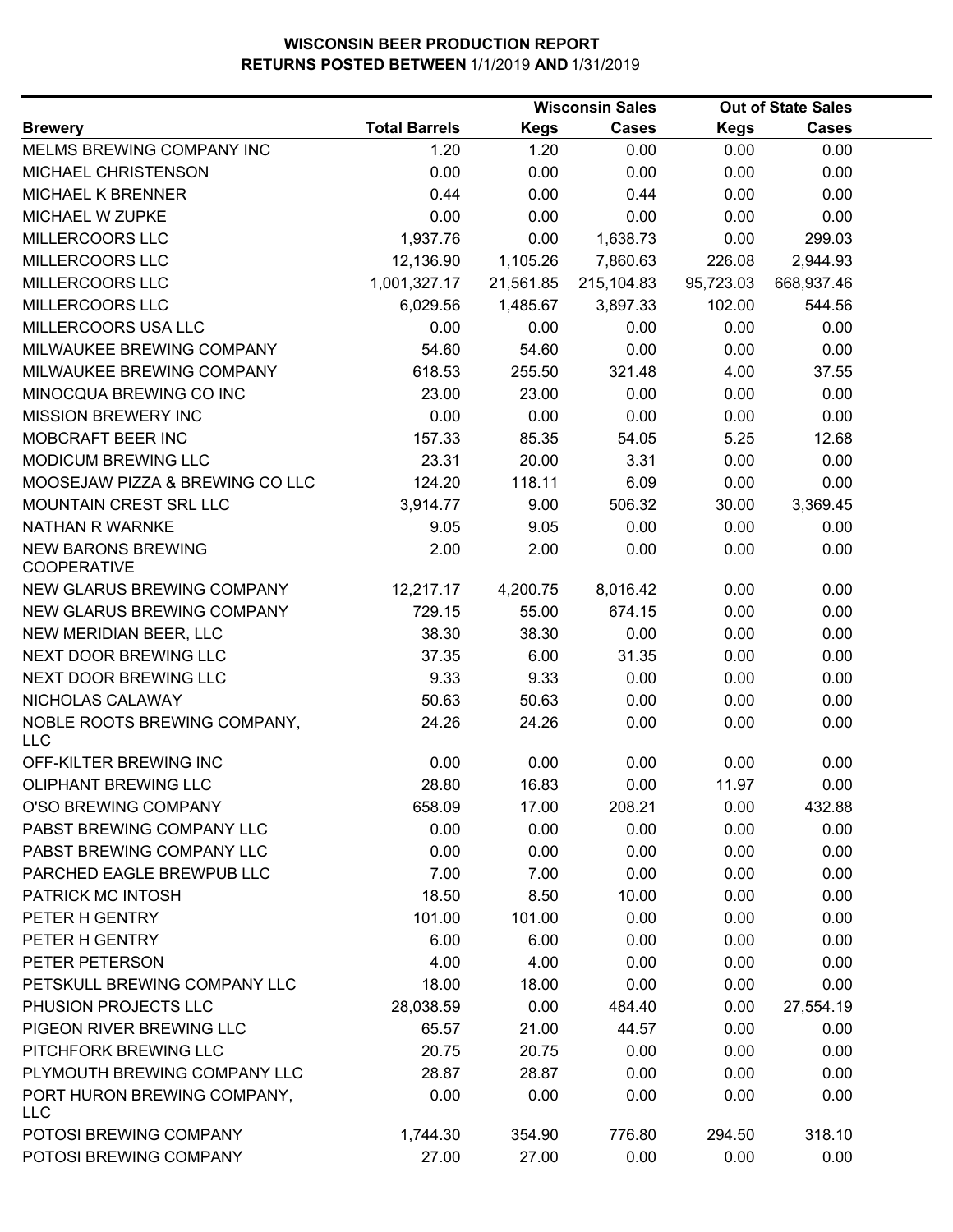|                                                 | <b>Wisconsin Sales</b> |             |        |             | <b>Out of State Sales</b> |  |
|-------------------------------------------------|------------------------|-------------|--------|-------------|---------------------------|--|
| <b>Brewery</b>                                  | <b>Total Barrels</b>   | <b>Kegs</b> | Cases  | <b>Kegs</b> | <b>Cases</b>              |  |
| R' NOGGIN BREWING LLC                           | 11.25                  | 11.25       | 0.00   | 0.00        | 0.00                      |  |
| RACINE BREWING COMPANY                          | 33.50                  | 33.50       | 0.00   | 0.00        | 0.00                      |  |
| RAIL HOUSE PROPERTIES LLC                       | 23.00                  | 23.00       | 0.00   | 0.00        | 0.00                      |  |
| RAISED GRAIN BREWING COMPANY<br><b>LLC</b>      | 0.00                   | 0.00        | 0.00   | 0.00        | 0.00                      |  |
| RAISED GRAIN BREWING COMPANY<br>LLC             | 171.19                 | 109.00      | 62.19  | 0.00        | 0.00                      |  |
| <b>RANDOLPH OSKEY</b>                           | 12.13                  | 12.13       | 0.00   | 0.00        | 0.00                      |  |
| RANDYS FUNHUNTERS BREWERY INC                   | 6.00                   | 6.00        | 0.00   | 0.00        | 0.00                      |  |
| REBELLION BREWING HOLDING<br><b>COMPANY INC</b> | 5.25                   | 5.25        | 0.00   | 0.00        | 0.00                      |  |
| RED EYE BREWING COMPANY LLC                     | 30.40                  | 30.40       | 0.00   | 0.00        | 0.00                      |  |
| REGAL BRAU BREWING COMPANY LLC                  | 1,202.08               | 0.00        | 22.04  | 0.00        | 1,180.04                  |  |
| REVOLVER BREWING LLC                            | 0.00                   | 0.00        | 0.00   | 0.00        | 0.00                      |  |
| RHINELANDER BREWING CO LLC                      | 43.57                  | 11.73       | 31.84  | 0.00        | 0.00                      |  |
| RHINELANDER BREWING CO LLC                      | 3,954.38               | 9.25        | 89.56  | 0.00        | 3,855.57                  |  |
| RICHARD JOSEPH                                  | 0.00                   | 0.00        | 0.00   | 0.00        | 0.00                      |  |
| RICHARD JOSEPH                                  | 0.00                   | 0.00        | 0.00   | 0.00        | 0.00                      |  |
| RICHARD JOSEPH                                  | 0.00                   | 0.00        | 0.00   | 0.00        | 0.00                      |  |
| <b>RICHARD R TUESCHER</b>                       | 4.00                   | 4.00        | 0.00   | 0.00        | 0.00                      |  |
| <b>RIGHT BAUER LLC</b>                          | 9.25                   | 9.25        | 0.00   | 0.00        | 0.00                      |  |
| <b>ROBERT A LARSON</b>                          | 129.60                 | 54.33       | 75.27  | 0.00        | 0.00                      |  |
| ROCK COUNTY BREWING COMPANY<br>LLC              | 13.77                  | 0.00        | 13.77  | 0.00        | 0.00                      |  |
| ROCKY REEF BREWING COMPANY                      | 7.71                   | 7.71        | 0.00   | 0.00        | 0.00                      |  |
| <b>ROGER MILLER</b>                             | 8.67                   | 8.67        | 0.00   | 0.00        | 0.00                      |  |
| <b>ROSS M NELSON</b>                            | 1.00                   | 1.00        | 0.00   | 0.00        | 0.00                      |  |
| ROUND MAN BREWING CO., LLC                      | 0.00                   | 0.00        | 0.00   | 0.00        | 0.00                      |  |
| ROWLAND'S CALUMET BREWING CO.,<br>INC.          | 8.00                   | 8.00        | 0.00   | 0.00        | 0.00                      |  |
| ROWLAND'S CALUMET BREWING CO.,<br>INC.          | 0.00                   | 0.00        | 0.00   | 0.00        | 0.00                      |  |
| <b>RUSH RIVER BREWING LLC</b>                   | $-4.85$                | $-129.04$   | 27.60  | 46.84       | 49.75                     |  |
| <b>RUSTIC VENTURES LLC</b>                      | 7.06                   | 7.06        | 0.00   | 0.00        | 0.00                      |  |
| <b>RUSTIC VENTURES LLC</b>                      | 0.00                   | 0.00        | 0.00   | 0.00        | 0.00                      |  |
| SAND CREEK BREWING CO LLC                       | 0.00                   | 0.00        | 0.00   | 0.00        | 0.00                      |  |
| SAWMILL BREWING CO INC                          | 43.95                  | 43.95       | 0.00   | 0.00        | 0.00                      |  |
| SAWMILL LOGGER ENTERPRISES LLC                  | 0.00                   | 0.00        | 0.00   | 0.00        | 0.00                      |  |
| SHB HOLDINGS LLC                                | 16.00                  | 16.00       | 0.00   | 0.00        | 0.00                      |  |
| SLEEMAN BREWING COMPANY USA<br><b>INC</b>       | 4,884.82               | 0.00        | 44.45  | 0.00        | 4,840.37                  |  |
| <b>SLOCUM LLC</b>                               | 36.45                  | 36.45       | 0.00   | 0.00        | 0.00                      |  |
| SOME NERVE BREWING COMPANY<br><b>LLC</b>        | 7.39                   | 7.39        | 0.00   | 0.00        | 0.00                      |  |
| SOUTH SHORE BREWERY, INC.                       | 20.62                  | 20.62       | 0.00   | 0.00        | 0.00                      |  |
| SOUTH SHORE BREWERY, INC.                       | 117.68                 | 61.18       | 35.39  | 10.00       | 11.11                     |  |
| <b>SPB LLC</b>                                  | 3,899.68               | 508.25      | 959.03 | 44.25       | 2,388.15                  |  |
| SPRECHER BREWING COMPANY, INC.                  | 283.49                 | 116.80      | 148.54 | 5.15        | 13.00                     |  |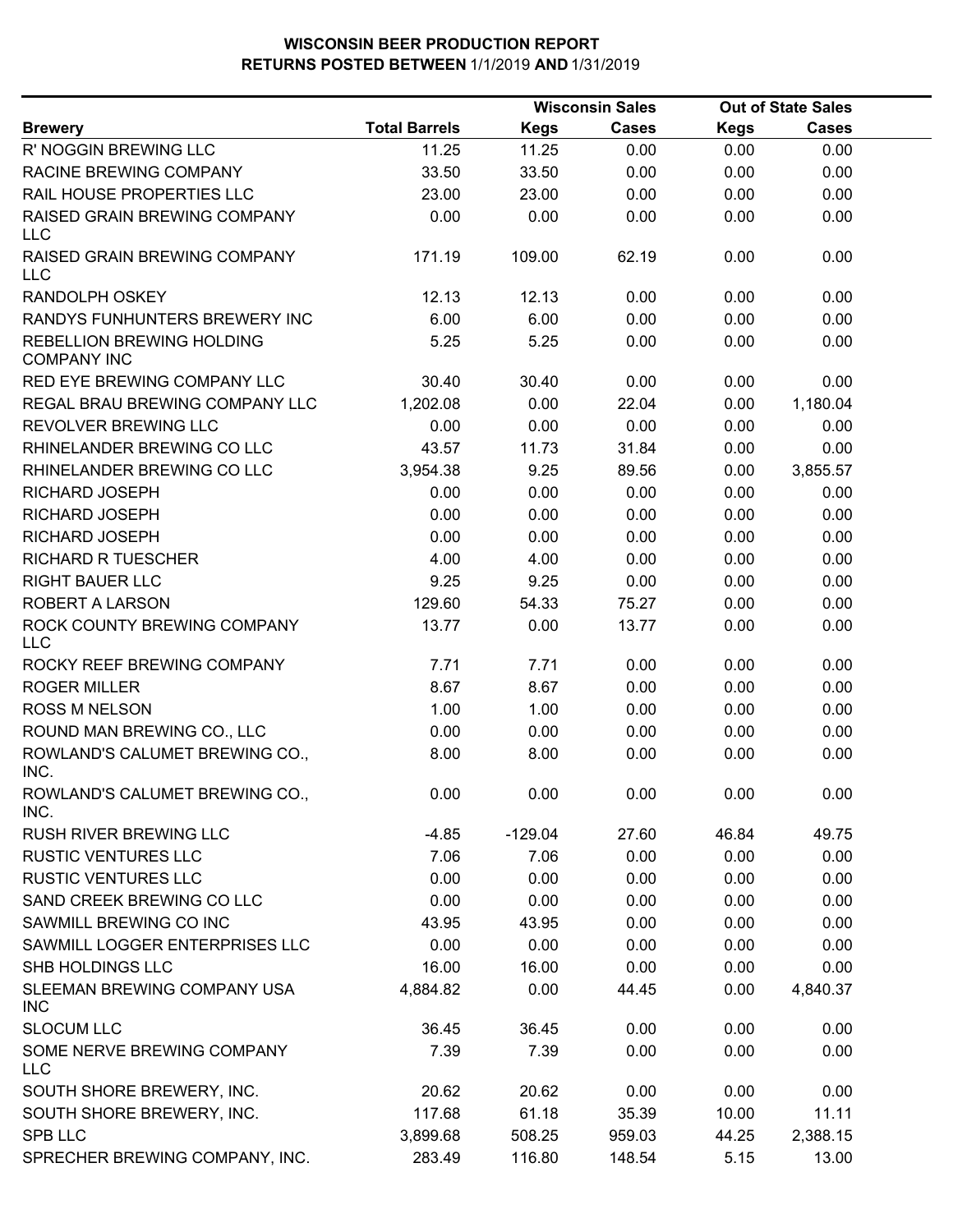|                                                        |                      |             | <b>Wisconsin Sales</b> |             | <b>Out of State Sales</b> |  |
|--------------------------------------------------------|----------------------|-------------|------------------------|-------------|---------------------------|--|
| <b>Brewery</b>                                         | <b>Total Barrels</b> | <b>Kegs</b> | <b>Cases</b>           | <b>Kegs</b> | <b>Cases</b>              |  |
| STARBOARD BREWING COMPANY LLC                          | 9.00                 | 9.00        | 0.00                   | 0.00        | 0.00                      |  |
| STEELHEAD ALEWORKS LLC                                 | 15.00                | 15.00       | 0.00                   | 0.00        | 0.00                      |  |
| STEPHEN B ZINK                                         | 2.00                 | 2.00        | 0.00                   | 0.00        | 0.00                      |  |
| STILLMANK BREWING COMPANY                              | 122.45               | 33.51       | 88.94                  | 0.00        | 0.00                      |  |
| STONE ARCH BREWPUB INC.                                | 148.65               | 148.65      | 0.00                   | 0.00        | 0.00                      |  |
| SUNSHINE BREWING COMPANY LLC                           | 0.00                 | 0.00        | 0.00                   | 0.00        | 0.00                      |  |
| SWINGING BRIDGE BREWING<br><b>COMPANY</b>              | 13.22                | 10.00       | 3.22                   | 0.00        | 0.00                      |  |
| SWITCHGEAR BREWING COMPANY<br><b>LLC</b>               | 12.70                | 12.70       | 0.00                   | 0.00        | 0.00                      |  |
| <b>TERRAPIN BEER COMPANY LLC</b>                       | 0.00                 | 0.00        | 0.00                   | 0.00        | 0.00                      |  |
| THE BRONX BREWERY, LLC                                 | 0.00                 | 0.00        | 0.00                   | 0.00        | 0.00                      |  |
| THE EAU CLAIRE BREWING PROJECT<br><b>LLC</b>           | 134.92               | 17.25       | 91.68                  | 1.25        | 24.74                     |  |
| THE EXPLORIUM BREWPUB LLC                              | 69.75                | 69.75       | 0.00                   | 0.00        | 0.00                      |  |
| THE GD 2, LLC                                          | 63.90                | 63.90       | 0.00                   | 0.00        | 0.00                      |  |
| THE GREAT DANE PUB AND BREWING<br>COMPANY, INC.        | 136.10               | 136.10      | 0.00                   | 0.00        | 0.00                      |  |
| THE LONE GIRL BREWING COMPANY -<br><b>WAUNAKEE LLC</b> | 34.00                | 34.00       | 0.00                   | 0.00        | 0.00                      |  |
| THE MCKENZIE RIVER CORPORATION                         | 0.00                 | 0.00        | 0.00                   | 0.00        | 0.00                      |  |
| THIRD SPACE BREWING LLC                                | 347.29               | 135.50      | 211.79                 | 0.00        | 0.00                      |  |
| THUMB KNUCKLE BREWING COMPANY                          | 0.00                 | 0.00        | 0.00                   | 0.00        | 0.00                      |  |
| <b>TIMOTHY M NELSON</b>                                | 157.50               | 157.50      | 0.00                   | 0.00        | 0.00                      |  |
| TITLETOWN BREWING CO LLC                               | 215.05               | 108.40      | 106.65                 | 0.00        | 0.00                      |  |
| <b>TOM PORTER</b>                                      | 273.00               | 273.00      | 0.00                   | 0.00        | 0.00                      |  |
| <b>TOPPLING GOLIATH INC</b>                            | 0.00                 | 0.00        | 0.00                   | 0.00        | 0.00                      |  |
| TRAP ROCK BREWING COMPANY INC                          | 7.00                 | 7.00        | 0.00                   | 0.00        | 0.00                      |  |
| TRIBUTE BREWING COMPANY LLC                            | 72.72                | 35.89       | 36.83                  | 0.00        | 0.00                      |  |
| TURTLE STACK BREWERY, LLC                              | 28.00                | 28.00       | 0.00                   | 0.00        | 0.00                      |  |
| UNITED BRANDS COMPANY INC                              | 0.00                 | 0.00        | 0.00                   | 0.00        | 0.00                      |  |
| UNIVERSAL SALES INC                                    | 491.88               | 8.50        | 7.26                   | 0.00        | 476.12                    |  |
| URBAN HARVEST BREWING COMPANY<br><b>LLC</b>            | 7.25                 | 7.25        | 0.00                   | 0.00        | 0.00                      |  |
| V3 BREWING COMPANY INC                                 | 0.00                 | 0.00        | 0.00                   | 0.00        | 0.00                      |  |
| <b>VENNTURE BREW COMPANY LLC</b>                       | 18.58                | 14.77       | 3.81                   | 0.00        | 0.00                      |  |
| <b>VIKING BREW PUB LLC</b>                             | 18.00                | 18.00       | 0.00                   | 0.00        | 0.00                      |  |
| <b>VIKING BREWING</b>                                  | 9.53                 | 5.85        | 3.68                   | 0.00        | 0.00                      |  |
| VINTAGE II, INC.                                       | 106.50               | 106.50      | 0.00                   | 0.00        | 0.00                      |  |
| VINTAGE II, INC.                                       | 91.70                | 91.70       | 0.00                   | 0.00        | 0.00                      |  |
| <b>VINTAGE LLC</b>                                     | 0.00                 | 0.00        | 0.00                   | 0.00        | 0.00                      |  |
| WALNUT BREWERY, INC.                                   | 43.60                | 43.60       | 0.00                   | 0.00        | 0.00                      |  |
| WATER STREET BREWERY, INC.                             | 6.50                 | 6.50        | 0.00                   | 0.00        | 0.00                      |  |
| WESTALLION BREWING COMPANY LLC                         | 25.00                | 25.00       | 0.00                   | 0.00        | 0.00                      |  |
| <b>WILLIAM K BUSCH BREWING</b><br><b>COMPANY LLC</b>   | 360.75               | 0.00        | 0.01                   | 7.33        | 353.41                    |  |
| <b>WILLIAM MOLL</b>                                    | 1.00                 | 1.00        | 0.00                   | 0.00        | 0.00                      |  |